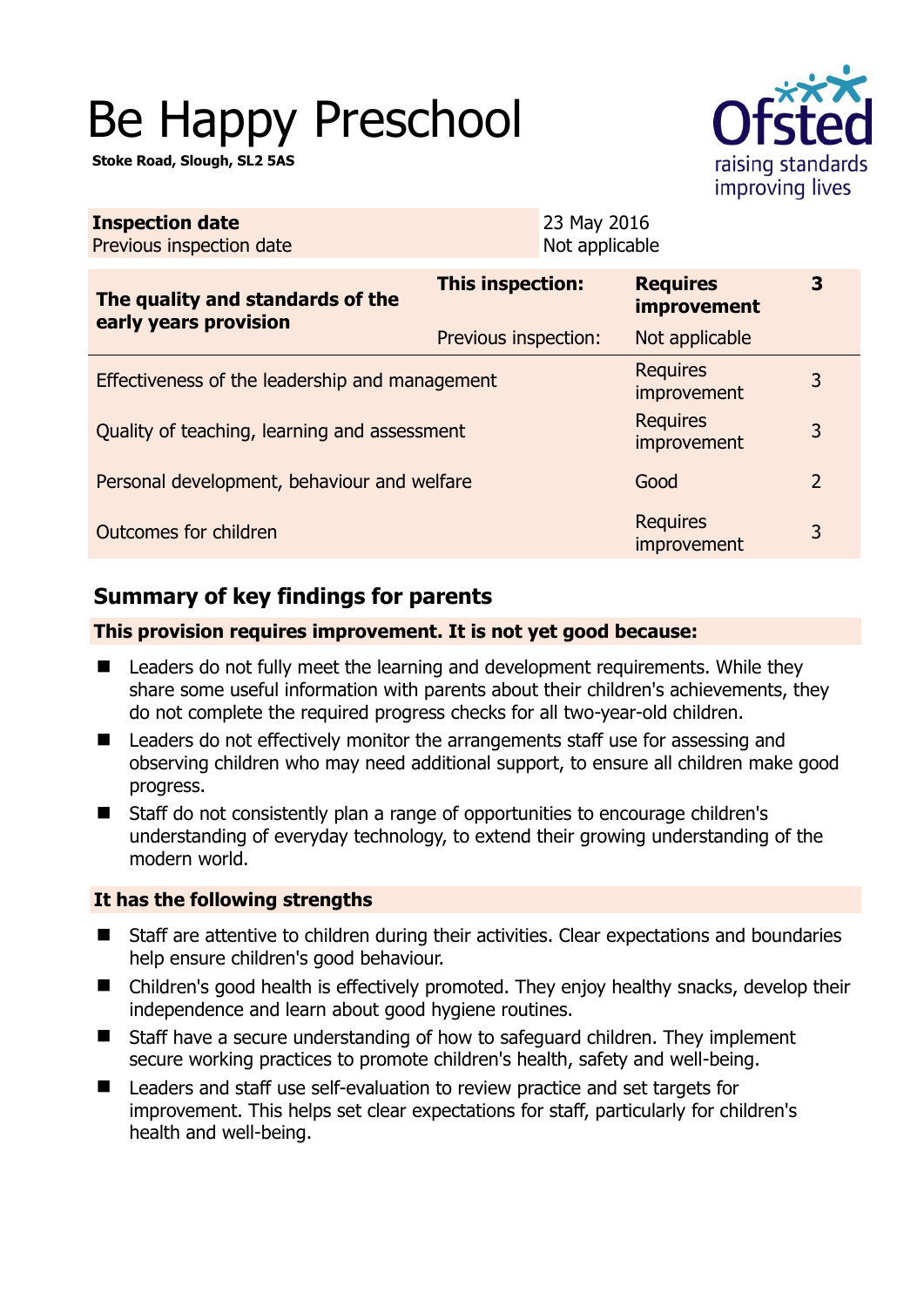## **What the setting needs to do to improve further**

#### **To meet the requirements of the early years foundation stage the provider must:**

|                                                                                                                                                                                                       | <b>Due Date</b> |
|-------------------------------------------------------------------------------------------------------------------------------------------------------------------------------------------------------|-----------------|
| provide parents with the required written summary of their child's<br>progress in the prime areas when they are aged between two and<br>three years                                                   | 10/06/2016      |
| ensure information gained from assessments is used effectively to<br>plan, address and meet all children's individual learning needs,<br>including those who need more support to make good progress. | 10/06/2016      |

#### **To further improve the quality of the early years provision the provider should:**

 $\blacksquare$  strengthen opportunities for children to explore ways of using information and communication technology, to extend their learning about the world they live in.

#### **Inspection activities**

- $\blacksquare$  The inspector observed activities in the main base room and garden.
- The inspector carried out a joint observation with the assistant manager and checked evidence of suitability and qualifications of staff working with children.
- The inspector sampled relevant documentation including, children's learning records, planning, a selection of the setting's policies and children's records.
- The inspector held meetings with the manager and the director, and spoke with staff at appropriate times throughout the inspection.
- The inspector took account of the views of parents spoken to during the inspection.

**Inspector**  Anneliese Fox-Jones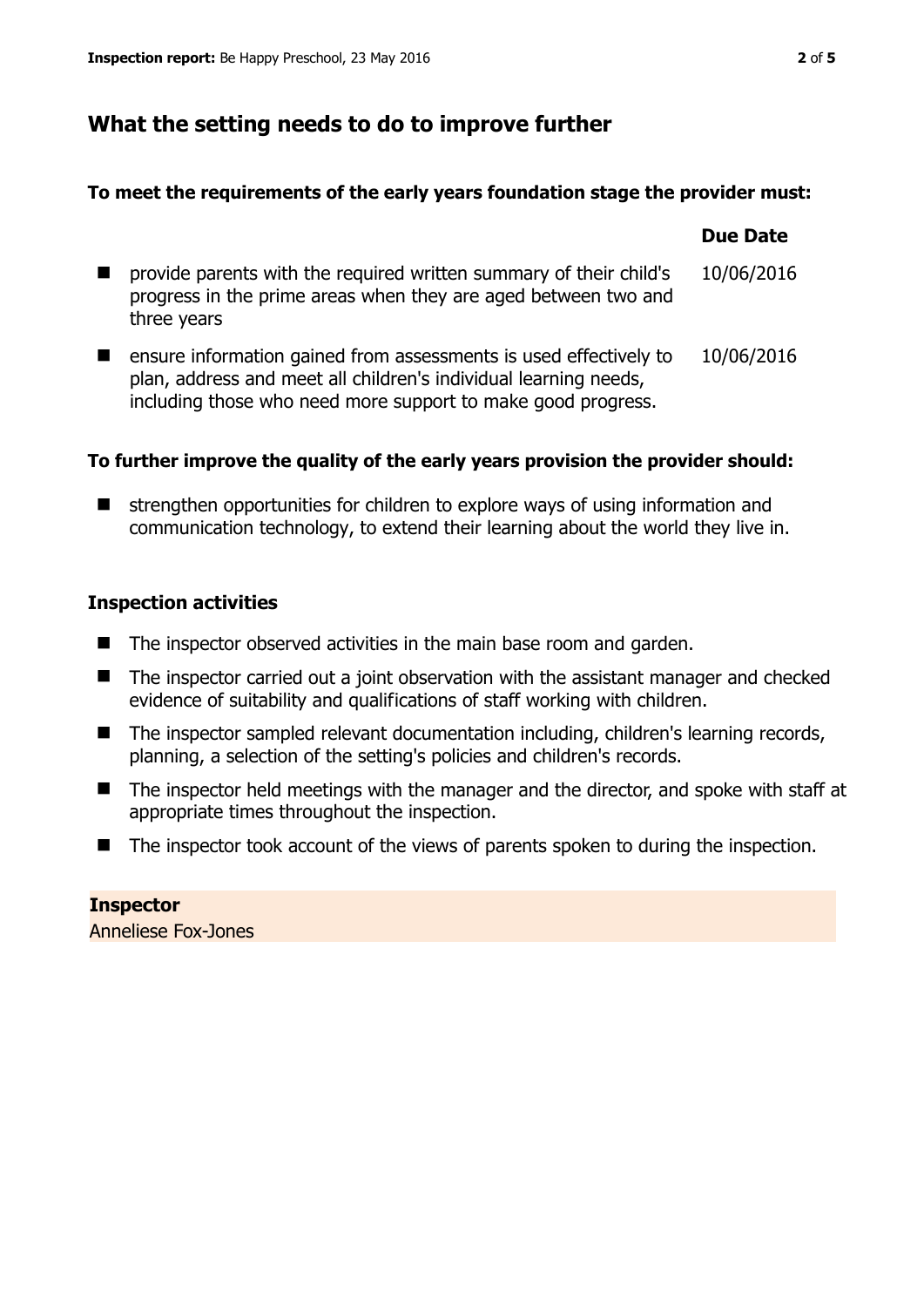## **Inspection findings**

#### **Effectiveness of the leadership and management requires improvement**

The manager monitors children's progress, but has yet to ensure staff complete the required written progress check for all children between the ages of two and three years and share this information with parents. Safeguarding is effective. Staff are aware of their responsibilities and the procedures to follow if they suspect that a child is at risk of harm. Leaders are effective in ensuring staff are suitable and understand their roles. They complete staff supervision meetings and are supportive in identifying staff training needs to build on their professional development. Staff establish partnerships with local schools, which help them to ensure children experience a smooth transition when the time comes. Staff have established effective ways to provide parents with day-to-day information about their children to build upon their children's learning.

#### **Quality of teaching, learning and assessment requires improvement**

Staff record their observations as children play. However, leaders do not analyse children's progress closely enough to identify when some children are at risk of not achieving as well as they could. This means that support is not always put in place at the earliest opportunity to enable every child who requires additional support to make the best possible progress. Staff encourage children to explore and make marks while developing their pencil control. Children have suitable access to a variety of writing equipment. Children are curious and imaginative. They discover how things fit together and work, for example as they play with construction and small toys. Most-able children confidently talk with their friends and staff about events at home.

#### **Personal development, behaviour and welfare are good**

Children show that they feel safe and are growing in confidence. They are keen to explore and curious about the world around them. Children have good opportunities to play outdoors, where staff organise themselves well to support children's learning. Children enjoy playing together, such as preparing imaginary meals in the 'mud kitchen' area, and kicking balls to their friends. Staff supervise children well and they complete daily safety checks to ensure children play safely. Staff help children learn about safe risks and dangers, such as through everyday activities and discussions. Staff provide a good range of opportunities for children to reflect on and value their diverse backgrounds. They teach children about respecting differences and to treat others fairly.

#### **Outcomes for children require improvement**

Children do not achieve the learning they are capable of because additional support is not effectively identified or put in place to help all children make good progress. Nevertheless, children basic skills, such as develop confidence and their physical skills and abilities, which prepares them effectively for their continuing education.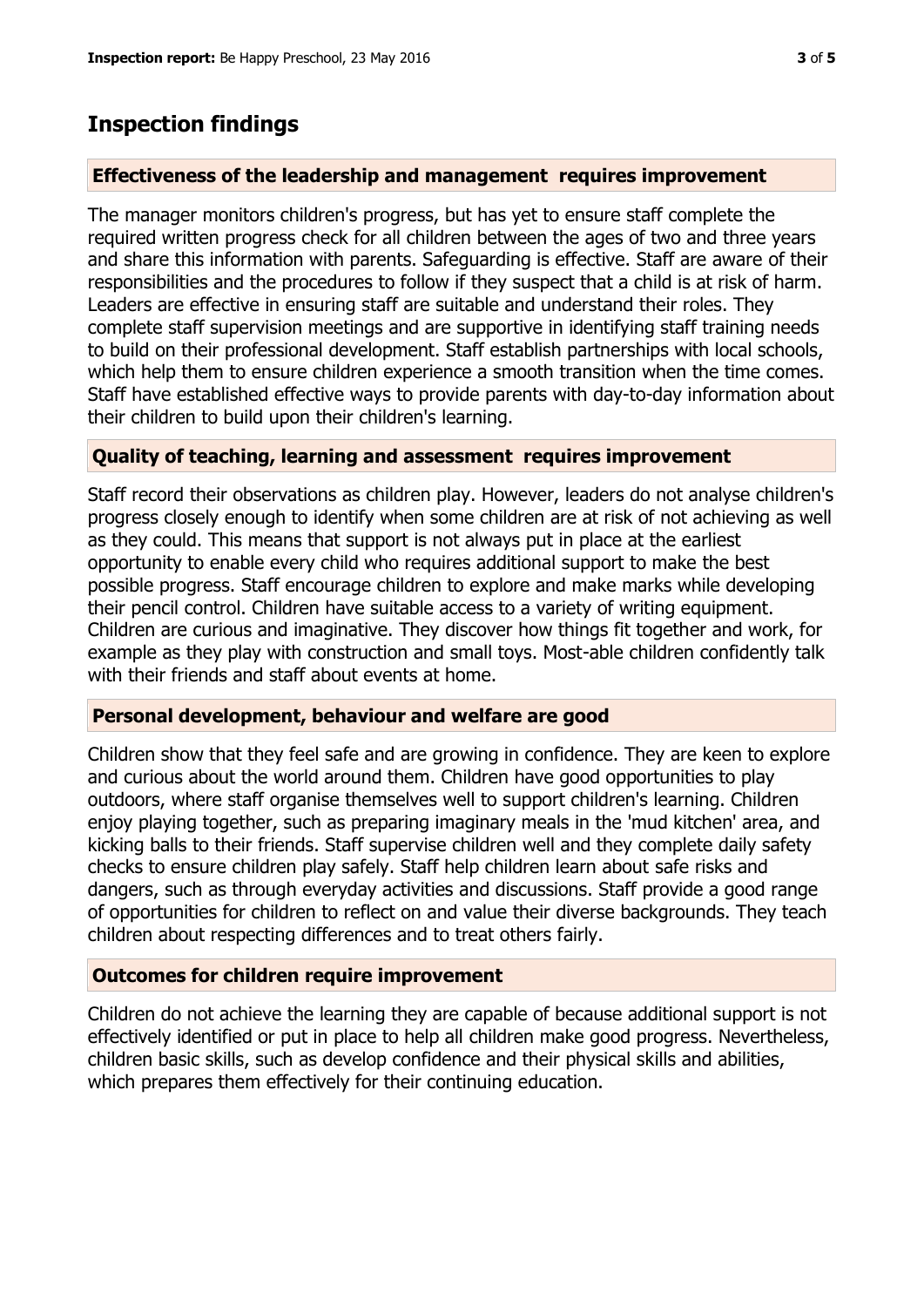## **Setting details**

| Unique reference number                             | EY488789                            |
|-----------------------------------------------------|-------------------------------------|
| <b>Local authority</b>                              | Slough                              |
| <b>Inspection number</b>                            | 1014021                             |
| <b>Type of provision</b>                            | Sessional provision                 |
| Day care type                                       | Childcare - Non-Domestic            |
| <b>Registers</b>                                    | Early Years Register                |
| Age range of children                               | $2 - 4$                             |
| <b>Total number of places</b>                       | 37                                  |
| Number of children on roll                          | 61                                  |
| Name of registered person                           | Be Happy Childcare Services Limited |
| <b>Registered person unique</b><br>reference number | RP905143                            |
| Date of previous inspection                         | Not applicable                      |
| <b>Telephone number</b>                             | 07459 943353                        |

Be Happy Childcare Services Ltd is a private provision registered in 2015. The pre-school is located in St Pauls Church in Slough, Berkshire. Sessions run from 9am to 3.30pm with the option of a lunch club, Monday, Tuesday, Thursday and Friday and from 9am to 12pm on Wednesday, during term time. Of the eight staff who work with the children, seven hold relevant qualifications at level 2 and 3. In addition, the manager holds the International Montessori Diploma and she has achieved qualified teacher status. The provider is in receipt of funding for the provision of free early education for children aged two, three, and four years.

This inspection was carried out by Ofsted under sections 49 and 50 of the Childcare Act 2006 on the quality and standards of provision that is registered on the Early Years Register. The registered person must ensure that this provision complies with the statutory framework for children's learning, development and care, known as the early years foundation stage.

Any complaints about the inspection or the report should be made following the procedures set out in the guidance 'Complaints procedure: raising concerns and making complaints about Ofsted', which is available from Ofsted's website: www.gov.uk/government/organisations/ofsted. If you would like Ofsted to send you a copy of the guidance, please telephone 0300 123 4234, or email enquiries@ofsted.gov.uk.